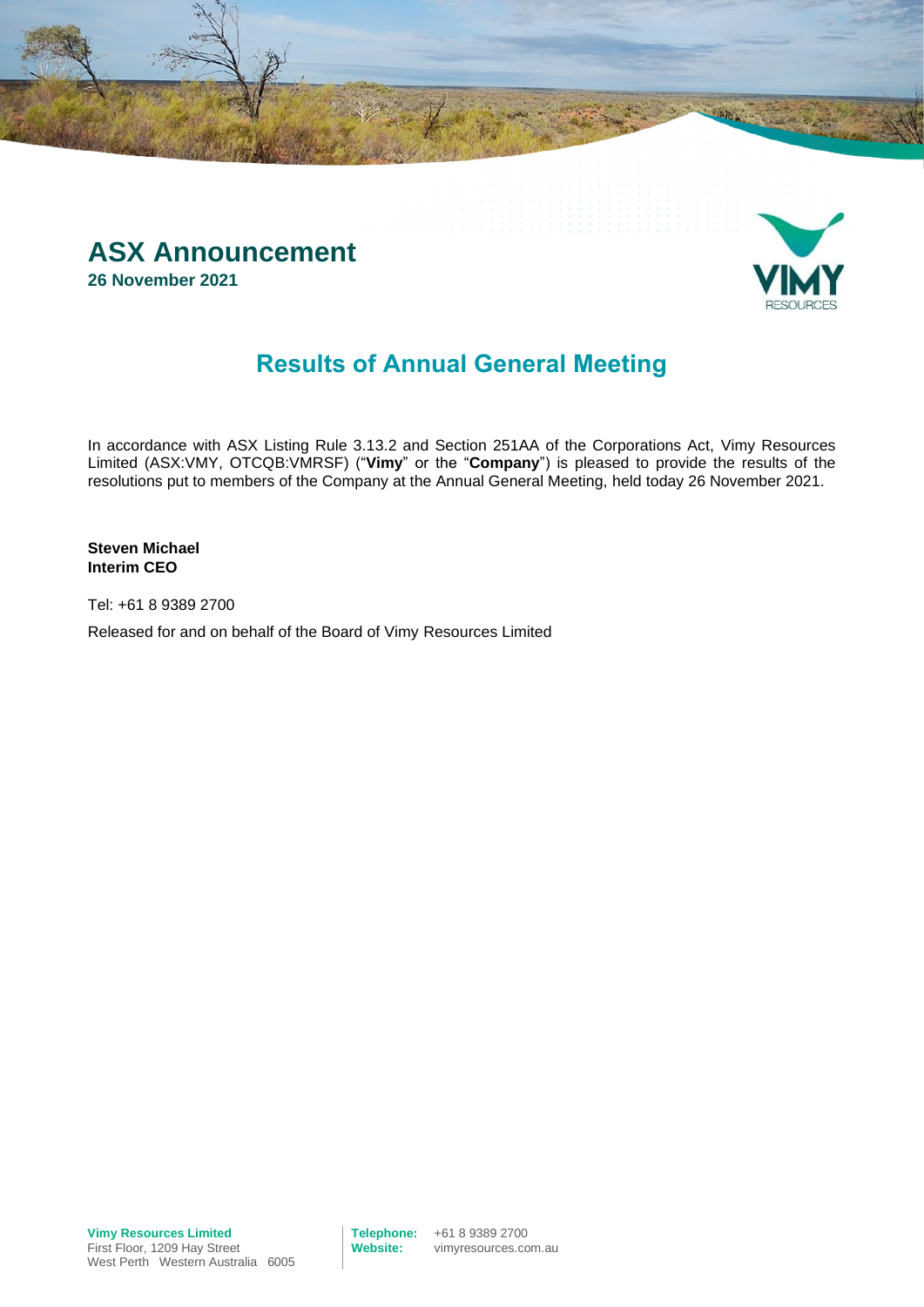## **Disclosure of Proxy Votes**

**VIMY RESOURCES LIMITED** 

**Annual General Meeting** Friday, 26 November 2021



In accordance with section 251AA of the Corporations Act 2001, the following information is provided in relation to resolutions put to members at the meeting.

|                                                                                                                                                                                |                                                   |                                                                                         | <b>Proxy Votes</b>    |                      |                | Poll Results (if applicable)        |                       |                      |                |
|--------------------------------------------------------------------------------------------------------------------------------------------------------------------------------|---------------------------------------------------|-----------------------------------------------------------------------------------------|-----------------------|----------------------|----------------|-------------------------------------|-----------------------|----------------------|----------------|
| <b>Resolution</b>                                                                                                                                                              | Decided bu<br>Show of<br>Hands (S)<br>or Poll (P) | <b>Total Number</b><br>of Proxy Votes<br>exercisable by<br>proxies validly<br>appointed | <b>FOR</b>            | <b>AGAINST</b>       | <b>ABSTAIN</b> | <b>PROXY'S</b><br><b>DISCRETION</b> | <b>FOR</b>            | <b>AGAINST</b>       | <b>ABSTAIN</b> |
| 1 Adoption of Remuneration Report                                                                                                                                              | P                                                 | 298,764,266                                                                             | 297,446,140<br>99.56% | 803,549<br>0.27%     | 339,602        | 514,577<br>0.17%                    | 323.972.623<br>99.75% | 808,549<br>0.25%     | 339,602        |
| 2 Spill Resolution<br>If less than 25% of the votes cast on<br>Resolution 1 are voted against<br>adoption of the Remuneration Report,<br>the Chair will withdraw Resolution 2. |                                                   |                                                                                         |                       |                      |                |                                     |                       | Resolution withdrawn |                |
| 3 Election of Director - Mr Wayne<br>Bramwell                                                                                                                                  | P                                                 | 303,467,908                                                                             | 302,917,089<br>99.82% | 36,242<br>0.01%      | 11,428         | 514,577<br>0.17%                    | 330,955,430<br>99.99% | 41,242<br>0.01%      | 11,428         |
| 4 Re-Election of Director - Dr Tony<br>Chamberlain                                                                                                                             | P                                                 | 303,467,908                                                                             | 256,816,366<br>84.63% | 46,136,965<br>15.20% | 11,428         | 514,577<br>0.17%                    | 284,854,707<br>86.06% | 46,141,965<br>13.94% | 11,428         |
| 5 Re-Election of Director - Mr David<br>Cornell                                                                                                                                |                                                   |                                                                                         |                       |                      |                |                                     | Resolution withdrawn  |                      |                |
| 6 Approval of 7.1A Mandate                                                                                                                                                     | P                                                 | 302.748.832                                                                             | 251,252,763<br>82.99% | 50,976,912<br>16.84% | 730,504        | 519,157<br>0.17%                    | 254,849,747<br>77.16% | 75,427,849<br>22.84% | 730,504        |
| 7 Ratification of Prior Issue of Shares -<br>Listing Rule 7.1                                                                                                                  | P                                                 | 95,513,801                                                                              | 94,583,183<br>99.03%  | 416,461<br>0.44%     | 80,090,067     | 514,157<br>0.54%                    | 125,695,221<br>99.67% | 421,461<br>0.33%     | 80,090,067     |

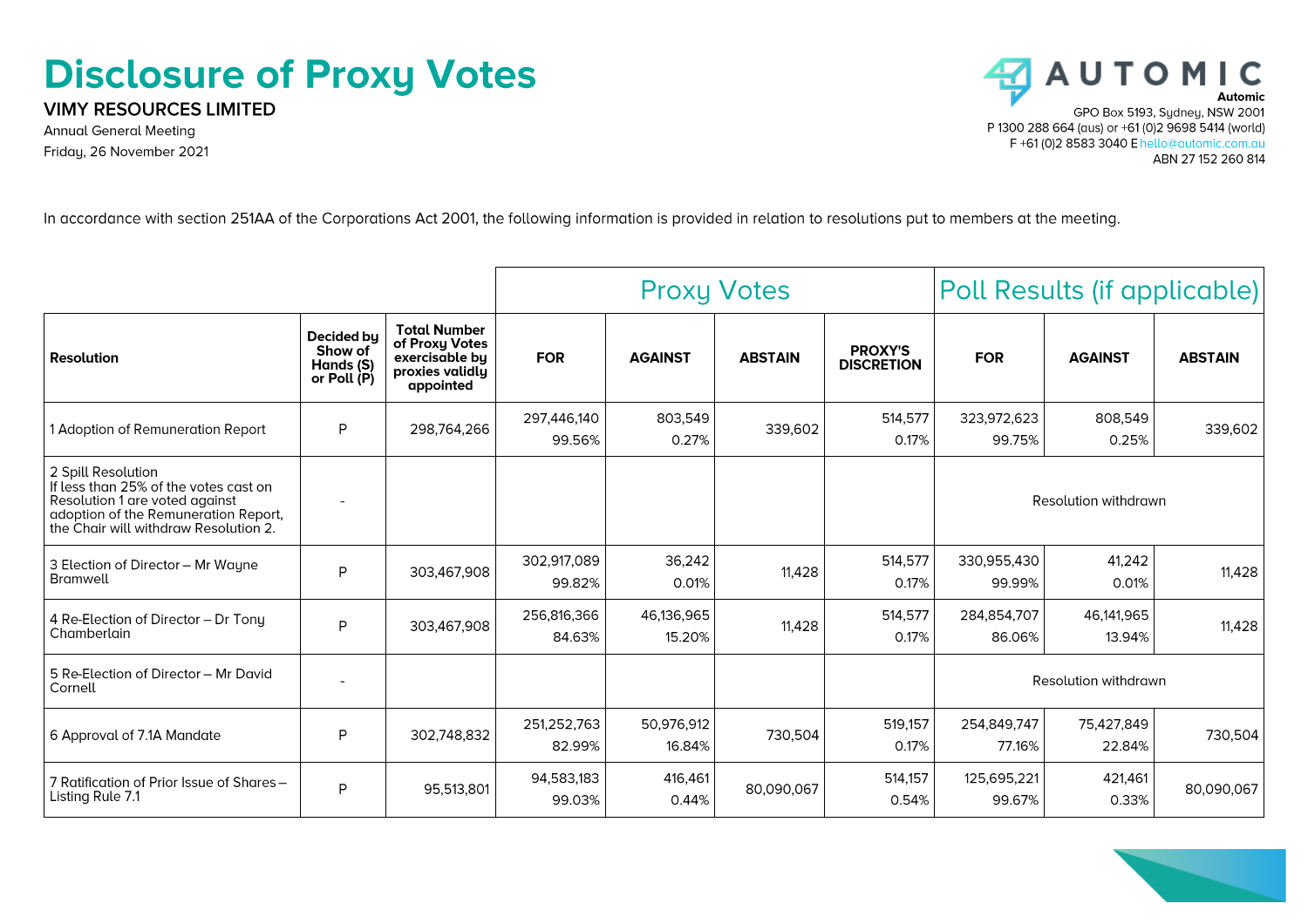|                                                                |                                                         |                                                                                         | <b>Proxy Votes</b>    |                  |                |                                     | Poll Results (if applicable) |                  |                |
|----------------------------------------------------------------|---------------------------------------------------------|-----------------------------------------------------------------------------------------|-----------------------|------------------|----------------|-------------------------------------|------------------------------|------------------|----------------|
| <b>Resolution</b>                                              | Decided by $ $<br>Show of<br>Hands (S)<br>or Poll $(P)$ | <b>Total Number</b><br>of Proxy Votes<br>exercisable bu<br>proxies validly<br>appointed | <b>FOR</b>            | <b>AGAINST</b>   | <b>ABSTAIN</b> | <b>PROXY'S</b><br><b>DISCRETION</b> | <b>FOR</b>                   | <b>AGAINST</b>   | <b>ABSTAIN</b> |
| 8 Ratification of Prior Issue of Shares -<br>Listing Rule 7.1A | P                                                       | 89,903,680                                                                              | 89,062,280<br>99.06%  | 327,243<br>0.36% | 80,094,913     | 514,157<br>0.57%                    | 117,100,201<br>99.72%        | 332,243<br>0.28% | 80,094,913     |
| 9 Ratification of Prior Issue of Shares -<br>Listing Rule 7.1  | D                                                       | 302,718,015                                                                             | 301,876,615<br>99.72% | 325,815<br>0.11% | 761,321        | 515,585<br>0.17%                    | 329,915,964<br>99.90%        | 330,815<br>0.10% | 761.321        |